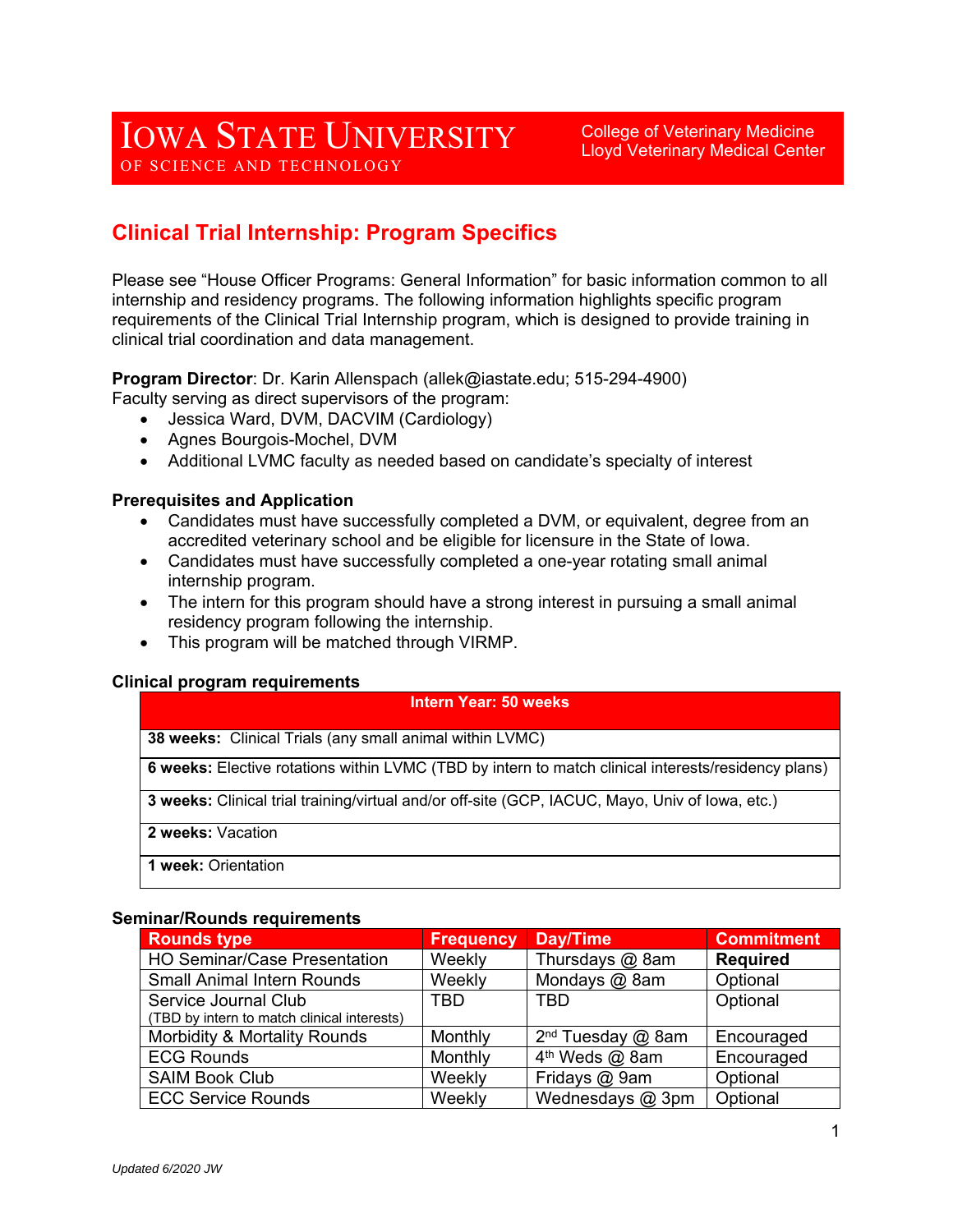| inds<br>.<br>$-1$<br>יור | 'N | 'Sam<br>$\cdots$<br>.<br>$\cdot$ $\cdot$ | - - |
|--------------------------|----|------------------------------------------|-----|
|--------------------------|----|------------------------------------------|-----|

### **Goals and Objectives**

- This 1-year Clinical Trial Internship program will consist primarily of small animal clinical and translational research, with some didactic and clinical training. Clinical trials may involve any of the LVMC small animal specialties.
- The primary responsibilities and opportunities afforded by the internship program include active participation in LVMC small animal research efforts that involve both client-owned animals as well as purpose-bred research animals.
- The intern will actively participate and support LVMC small animal clinical research in the form of case recruitment, patient assessment, treatment, monitoring and care, and assistance in data entry, analysis and manuscript preparation.
- The intern will work closely with Dr. Agnes Mochel and the faculty clinicians leading the individual research projects. A monthly meeting of all faculty with active clinical trials utilizing the clinical trial intern's support is envisioned. The intern will share office space with Dr. Mochel. Prioritization of the intern's time and projects will be dependent on specific projects active at any given time and the effort required of the intern for each project. Ultimately, the direct faculty supervisors (Drs. Allenspach and Ward) will coordinate the intern's distribution of time on projects. Every effort will be made to fairly balance needs of VCS faculty with time/effort available by the intern.
- Participation in an individual service rounds (of specialty interest to the intern OR with high active clinical trial case involvement at that given time) will be encouraged if the intern has available/extra time on any given day.
- The intern will operate under the supervision of LVMC faculty but is expected to demonstrate initiative and independence in the performance of his/her duties. The is intern role will necessitate independent study, a high degree of organizational skills, excellent communication skills, and ability to work in a busy clinical and research setting.
- This program will hope to help make the intern an excellent candidate for small animal specialty residency consideration.

## **Scholarship and Teaching Requirements**

- Teaching, scholarship and presentation requirements
	- o The intern will present one 25-minute session during HO Seminar/Case Presentation rounds.
	- $\circ$  The intern will participate in the instruction of students while on clinical service rotations (6 weeks). In addition, didactic teaching may be assigned to the intern (rounds, elective courses).
	- $\circ$  The intern will be encouraged to participate in daily case or topic rounds with the 4<sup>th</sup> year students of various LVMC small animal services as able depending on intern responsibilities for the day.
	- $\circ$  The intern is encouraged to apply for a small animal specialty training program to match their clinical interest.
- Research requirements
	- $\circ$  In addition to the numerous other research projects they are helping with (and may ultimately have some level of authorship on abstracts/manuscripts), the intern will be expected to complete their own primary (first author) investigative research project suitable for publication or presentation at a scientific meeting. Preparing and submitting a manuscript for publication is strongly encouraged. This primary project would be matched as much as possible to the intern's area of specialty interest.